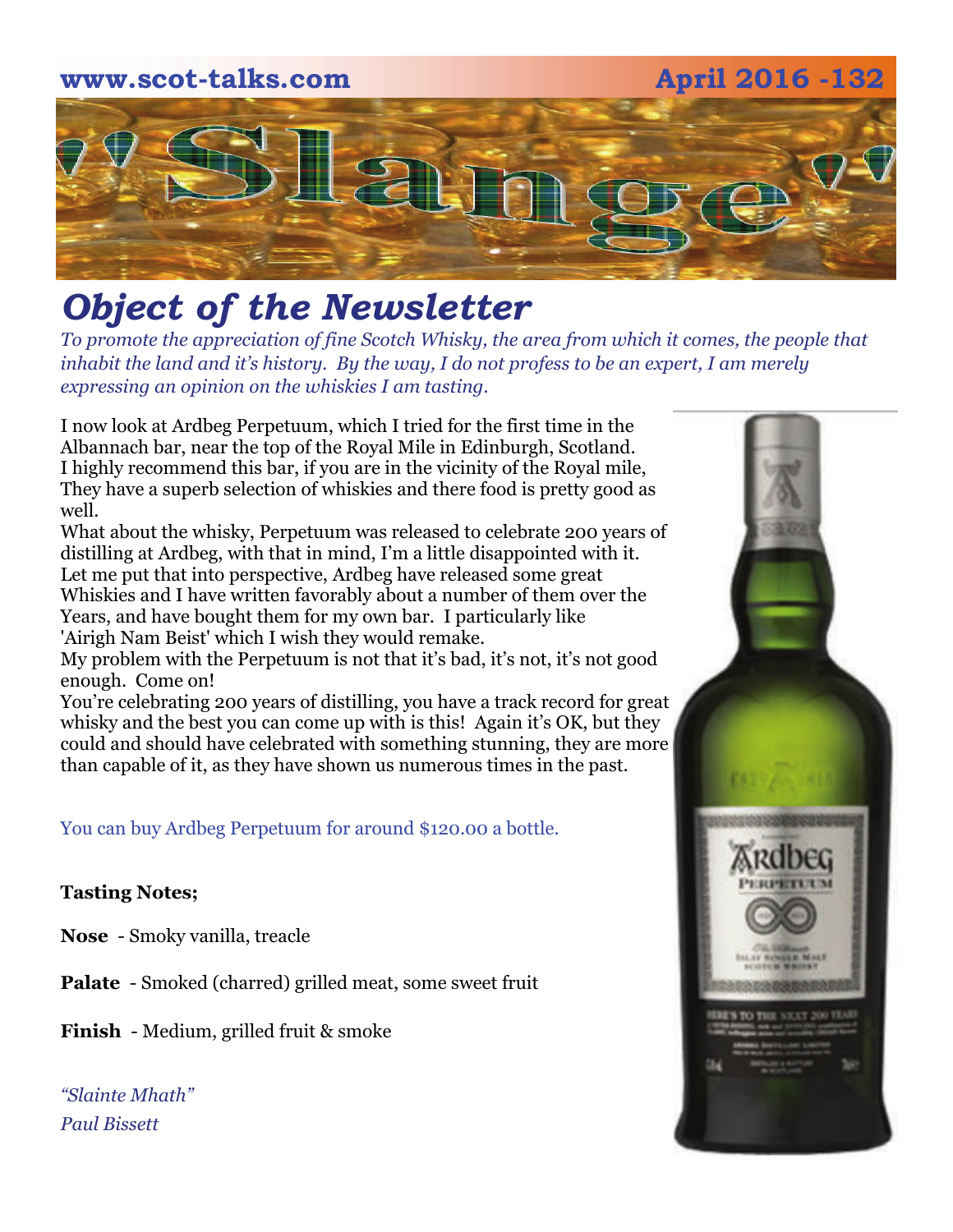## **www.scot-talks.com April 2016 -132**



## **Islay "Feis Isle" festival** http://www.islayfestival.com

## **The Islay Festival of Music and Malt**

Every year we have a diverse programme featuring traditional music, ceilidhs, Gaelic lessons, golf, bowling and whisky tasting. The Festival is held in the last week of May every year. 2014 was our thirtieth year, so we must be doing something right!

For the last number of years all of the Islay Distilleries have held open days throughout the week of the festival, adding to the mix!

## **Islay Festival Programme 2016**

### **Friday 20th May**

Cloutie Dumpling Ceilidh, Rhinns Hall

## **Saturday 21st May**

Lagavulin Distillery Open Day Fly Fishing Competition First Big Fling

## **Sunday 22nd May**

Bruichladdich Distillery Open Day Bowling Competition – Bridgend Bowling Club 2pm

#### **Monday 23rd May**

Caol Ila Distillery Open Day

Ceilidh/Line Dancing Classes Columba Hall Port Ellen 2pm – 4 pm. Diane, Joey & Lesley will

instruct the dancing class in preparation for tonight's ceilidh and barn dance on Friday. Children

Welcome.

Whisky Nosing/Ceilidh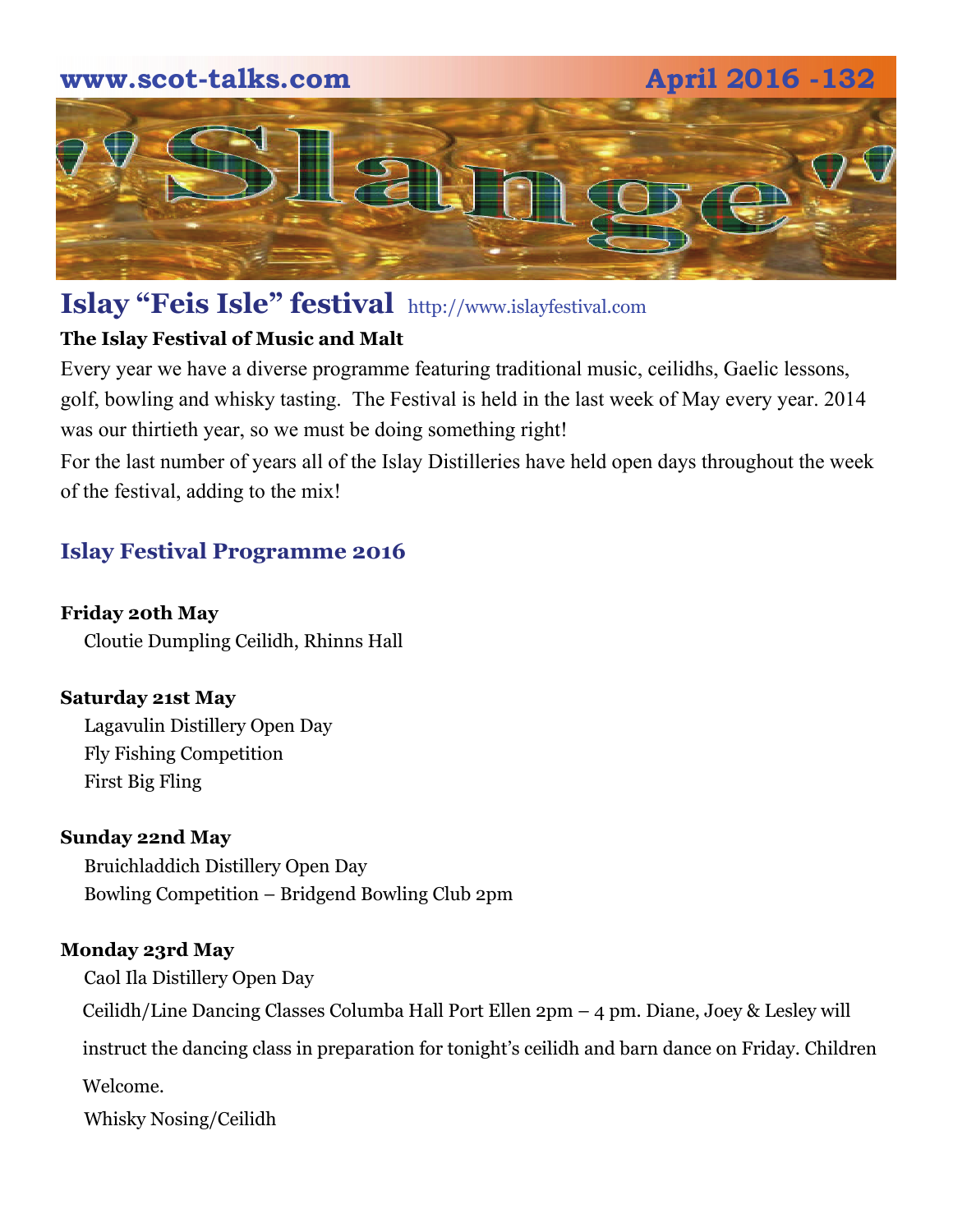

Below is a simple guide to help you choose your single malt Whisky, and the flavor notes you should expect from it. Being Scottish I recommend you find a likely candidate and try it in a bar before buying the whole bottle. This Issue; Ardbeg perpetuum. For more information go to https:// www.ardbeg.com

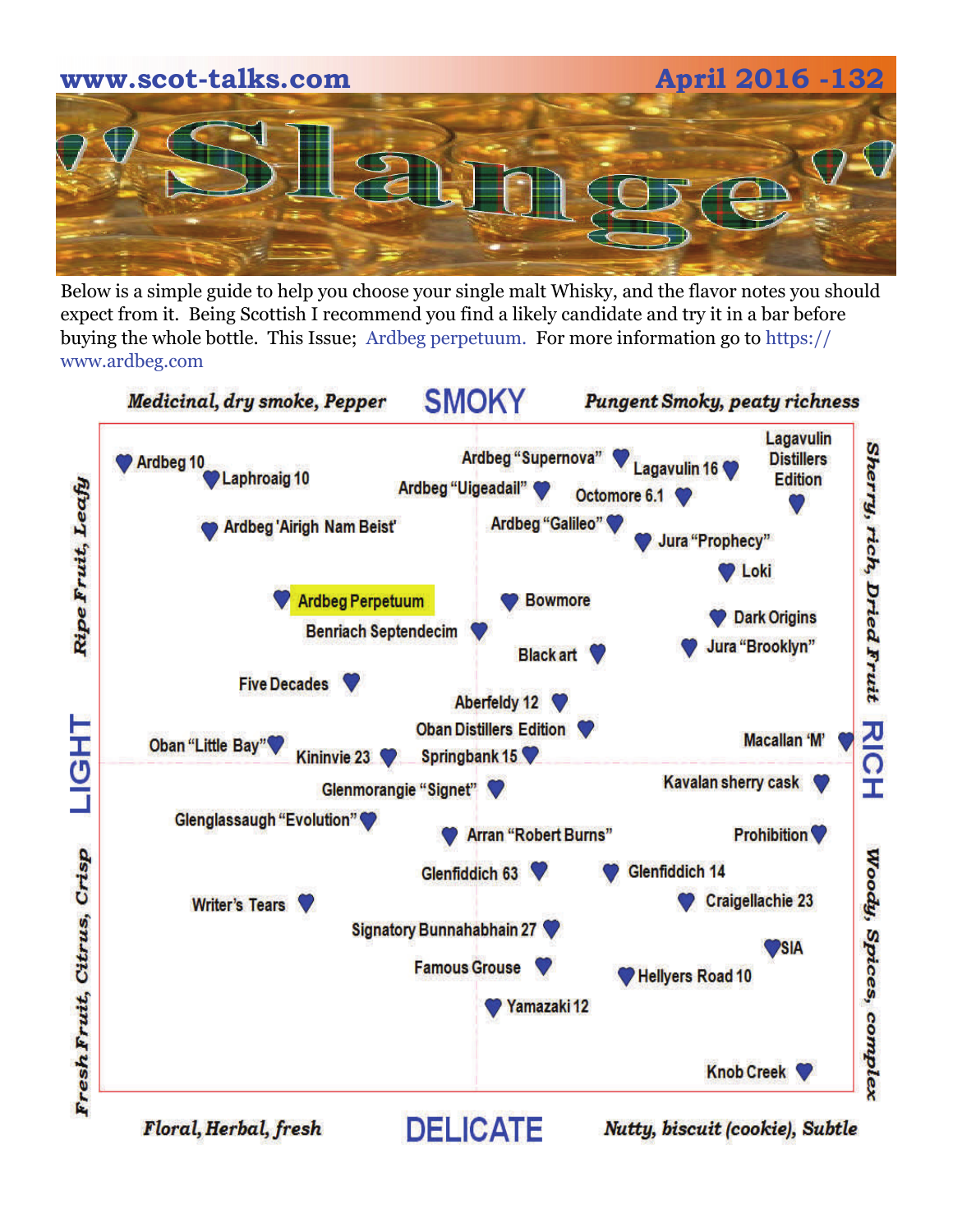

## **Islay "Feis Isle" festival cont.**

## **Tuesday 24th May**

Laphroaig Distillery Open Day Folk Night Ardbeg Distillery

## **Wednesday 25th May**

Traditional Concert – ICCI 7.00pm – 10.00pm Bowmore Distillery Open Day Islay Ales Islay Open Day Feis Ile Texas Scramble – Machrie Golf Course – 6pm Entry £5. Great Team challenge event. Sponsored by Black Bottle Rare Malt Whisky Tasting. Portnahaven Old School 7pm – 9pm.

#### **Thursday 26th May**

Jura Distillery Open Day Kilchoman Distillery Open Day Concert – Bowmore Hall 7pm – Brandon McPhee Rare Malt Whisky Tasting. Portnahaven

#### **Friday 27th May**

Barn Dance – Brandon McPhee/Manson Grant & Dynamos Bunnahabhain Distillery Open Day Finlaggan Trust Open Day, supported by The Vintage Malt Whisky Company.12 – 5 p.m. Admission £5. Whisky sampling, whisky raffle and refreshments.

#### **Saturday 28th May**

Fly Fishing Competition Final Fling – Goats Don't Shave Ardbeg Distillery Open Day